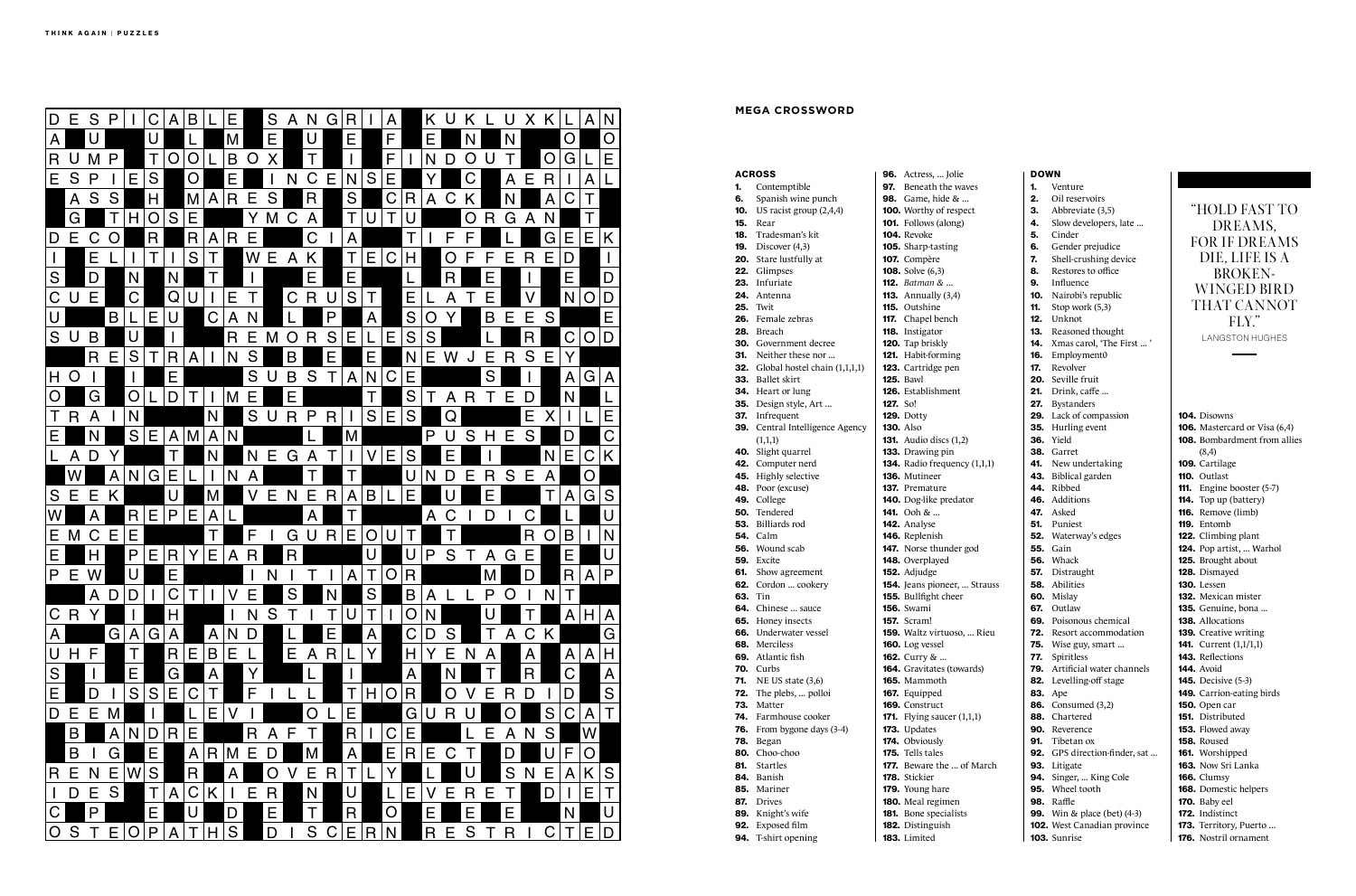|            | <b>ACROSS</b>                               |                                               |
|------------|---------------------------------------------|-----------------------------------------------|
| 1.<br>6.   | Citrus rind (6,4)<br>Outlast                | <b>97.</b> Italy's resort coast<br>98. Cajole |
|            | <b>10.</b> Observant                        | 100. Account of person's life                 |
|            | <b>15.</b> Bathtub grime                    | 101. Paris cathedral, Notre.                  |
| 18.        | Wear fancy costume (5,2)                    | 104. Mannerly                                 |
| 19.        | Gallantry under fire                        | 105. Factory chimneys                         |
|            | 20. Delayed                                 | 107. Aristocracy,  class                      |
|            | 22. Electricity-supply failure              | 108. Travel bags                              |
|            | 23. Flightless bird                         | 112. Bullring,  de Toros                      |
|            | 24. Advertising motto                       | <b>113.</b> Convert into code                 |
|            | 25. Compile (exam)                          | 115. Loud enough to be hear                   |
| 26.        | Eyelid inflammations                        | <b>117.</b> The plebs,  polloi                |
| 28.        | Captures                                    | 118. Actress Tatum's dad (4,                  |
|            | 30. Young society girl                      | <b>120.</b> Ear, nose & throat $(1,1,1)$      |
| 31.        | Human trunk                                 | 121. Melt away                                |
|            | <b>32.</b> Dinner or lunch                  | 123. Speech training                          |
|            | <b>33.</b> A  between two thorns            | 125. Queen's Counsels (1,2)                   |
|            | <b>34.</b> Banjo sound                      | 126. Think logically                          |
|            | <b>35.</b> Levee bank                       | 127. Underwater vessel                        |
|            | <b>37.</b> Forearm bone                     | 129. Astute                                   |
|            | <b>39.</b> Welcoming garland                | <b>130.</b> Wheel-shaft projection            |
|            | 40. Protected                               | 131. Hamburger, Big                           |
|            | 42. Love god                                | 133. Fierce wind                              |
|            | 45. Well-read                               | <b>134.</b> Farmhouse cooker                  |
|            | <b>48.</b> Hitler follower                  | 136. Actress,  Hannah                         |
|            | 49. Disallow                                | 137. Concede                                  |
|            | 50. Money still owed                        | 140. Emerge                                   |
|            | 53. High mountain                           | <b>141.</b> The Feds (1,1,1)                  |
|            | 54. Indian guru                             | <b>142.</b> & brush                           |
|            | 56. Astrology sign                          | <b>146.</b> Dork                              |
| 59.        | Fragrance                                   | 147. Rowing blades                            |
| 61.        | Legume                                      | 148. Kindled                                  |
|            | 62. Imported food shop                      | <b>152. Quiz</b>                              |
|            | 63. Dock (branches)                         | 154. Jeans pioneer,  Straus                   |
|            | 64. Trend                                   | <b>155.</b> Sort                              |
|            | 65. Beware the  of March                    | 156. Saintly glow                             |
|            | 66. Weeding implement                       | 157. Apple relative                           |
| 68.        | Amber-coloured sweet (6,5)                  | 159. Cleaning fluid                           |
| 69.        | Copy                                        | 160. Tidings                                  |
| 70.        | Fanatic                                     | 162. Hindu robe                               |
| 71.        | Assailing                                   | <b>164.</b> No-man's-land                     |
| 72.<br>73. | conditioning                                | <b>165.</b> This woman                        |
| 74.        | Unprejudiced                                | 167. Straighten                               |
| 76.        | Fertility method (1,1,1)<br>Sarajevo native | 169. Blackfly<br><b>171.</b> Corn on the      |
| 78.        | Long letter                                 | 173. Laughed sneeringly                       |
| 80.        | Incantation                                 | 174. Smelled                                  |
| 81.        | Light-headedness                            | 175. Large showy flower                       |
| 84.        | Kingdom                                     | <b>177.</b> Former wives                      |
| 85.        | Internet messages                           | 178. Paper-folding craft                      |
| 87.        | Rostered work hours                         | <b>179.</b> Slant                             |
| 89.        | Parliamentary laws                          | <b>180.</b> Is seated                         |
|            | <b>92.</b> Unscathed                        | <b>181.</b> Angler's trap (7,3)               |
|            | 94. Heavy metal                             | 182. Unspoilt                                 |
| 96.        | <b>Beautifies</b>                           | 183. Financial inducements                    |
|            |                                             |                                               |

|      | erson's life |  |
|------|--------------|--|
|      | al, Notre .  |  |
| neys |              |  |

de Toros. to code gh to be heard ... polloi um's dad (4,1'4): throat  $(1,1,1)$ 

eer, ... Strauss

| DOWN       |                                          |  |
|------------|------------------------------------------|--|
| 1.         | Stew,  bucco                             |  |
| 2.         | Sharp                                    |  |
| 3.         | Charmed                                  |  |
| 4.         | Makes level (5,3)                        |  |
| 5.         | Hearty                                   |  |
| 6.         | Resist                                   |  |
| 7.         | Stuffed pasta                            |  |
| 8.         | Cabbie (4,6)                             |  |
| 9.         | Sailing boats                            |  |
| 10.        | Pick                                     |  |
| 11.        | Open-top automobile                      |  |
| 12.        | Tinted visor                             |  |
| 13.        | Dead ringer, spitting                    |  |
| 14.        | Unfluctuating                            |  |
| 16.        | Easy (job)                               |  |
| 17.        | Issue                                    |  |
| 20.        | Paying guest                             |  |
| 21.        | Not talked about                         |  |
| 27.        | Freeing from slavery                     |  |
| 29.        | Famous Greek stories (5'1,6)<br>Tear off |  |
| 35.<br>36. | Retain                                   |  |
|            | 38. Legitimate                           |  |
| 41.        | Dwindled                                 |  |
| 43.        | Invitation reply (1,1,1,1)               |  |
| 44.        | Ferocious                                |  |
| 46.        | Invincible                               |  |
| 47.        | People in the know                       |  |
| 51.        | Taciturn                                 |  |
| 52.        | Hors d'oeuvres                           |  |
|            | <b>55.</b> Crowds                        |  |
|            | <b>56.</b> Pond flower leaf (4,3)        |  |
| 57.        | Purchaser                                |  |
| 58.        | Offensive                                |  |
| 60.        | Look after,  for                         |  |
|            | 67. Weirdest                             |  |
|            | 69. Shake                                |  |
| 72.        | Mystified, all  (2,3)                    |  |
| 75.        | Seethed                                  |  |
| 77.        | Unlawfully                               |  |
| 79.        | Obtained from legacy                     |  |
| 82.        | Cart-puller,  horse                      |  |
| 83.<br>86. | US honeymoon falls<br>In vain, to no     |  |
| 88.        | Pre-euro French coin                     |  |
| 90.        | Company head (1,1,1)                     |  |
| 91.        | Male or female                           |  |
| 92.        | Universal Serial Bus (1,1,1)             |  |
| 93.        | Sunlit time                              |  |
| 94.        | Type of TV screen $(1,1,1)$              |  |
| 95.        | Club's yearly meeting (1,1,1)            |  |
| 98.        | Divan                                    |  |
| 99.        | Puts on (make-up)                        |  |

102. Stirs up (memories)

103. Spot-on

104. Uncertain 106. Medical consultant 108. Improving the flow of 109. Absurdity 110. Bombarded 111. Marketing skill **114.** Cramped (6,2) 116. Cudgel 119. Mass measure 122. Serving platter 124. Shakespeare's King ... 125. Pleasingly odd 128. Steam generator 130. Lifting device 132. Courteous 135. Helps 138. Vague 139. Guards (5,5) 141. Genuine, bona ... **143.** Says 144. Reject (4,4) 145. Dog breed 149. Very profitable venture (4,4) 150. Improper 151. Eras 153. SE English county 158. Bounds 161. Naval flag 163. Steel-belted tyre 166. Takes on board 168. Unsuitable **170.** Pawns 172. Martini garnish 173. Actor, ... Goldblum 176. Requests



### **MEGA CROSSWORD**

# "I WANT TO KNOW WHAT PASSION IS. I WANT TO FEEL SOMETHING STRONGLY." ALDOUS HUXLEY